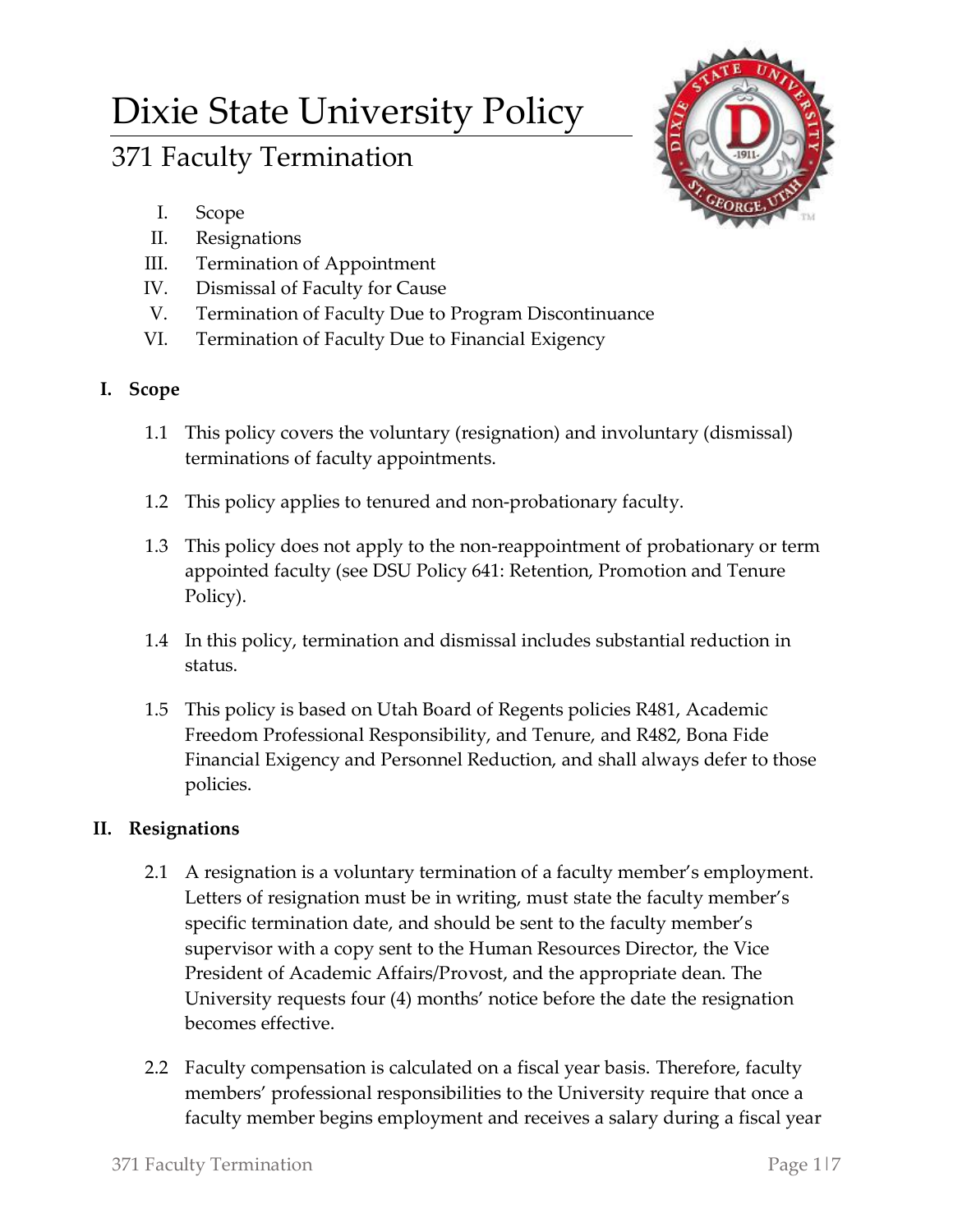(July 1), s/he is obligated to fulfill his/her responsibilities through the next June 30.

- 2.3 If a faculty member desires to terminate employment during the first 50% of the fiscal year (through December 31), the faculty member may be liable to the University for any compensation overpayment. Payment must be made within thirty (30) calendar days of termination date.
- 2.4 Retirement is a unique form of resignation covered in DSU Policy 348: Retirement Programs; DSU Policy 359: Early Retirement / Phased Retirement, and DSU Policy 637: Faculty Emeritus Status.

#### **III. Termination of Appointment**

- 3.1 There are three reasons for which a non-probationary or tenured faculty member can be dismissed:
	- 3.1.1 Cause
	- 3.1.2 Program Discontinuance
	- 3.1.3 Financial Exigency

#### **IV. Dismissal of Faculty for Cause**

- 4.1 Dismissal for cause may be imposed on a faculty member in the following circumstances:
	- 4.1.1 Professional incompetence as defined in DSU Policy 633: Faculty Rights & Responsibilities.
	- 4.1.2 Unwillingness or refusal to meet his/her responsibilities to the University.
	- 4.1.3 Serious misconduct or unethical behavior.
	- 4.1.4 Serious violation of University rules and regulations.
- 4.2 Procedures for Dismissal for Cause
	- 4.2.1 Dismissal means the termination of employment of a faculty member at any time other than in the case of non-reappointment.
	- 4.2.2 Until the final decision upon termination of an appointment has been reached, a faculty member may be suspended temporarily, or assigned to other duties in lieu of suspension, if immediate harm to the faculty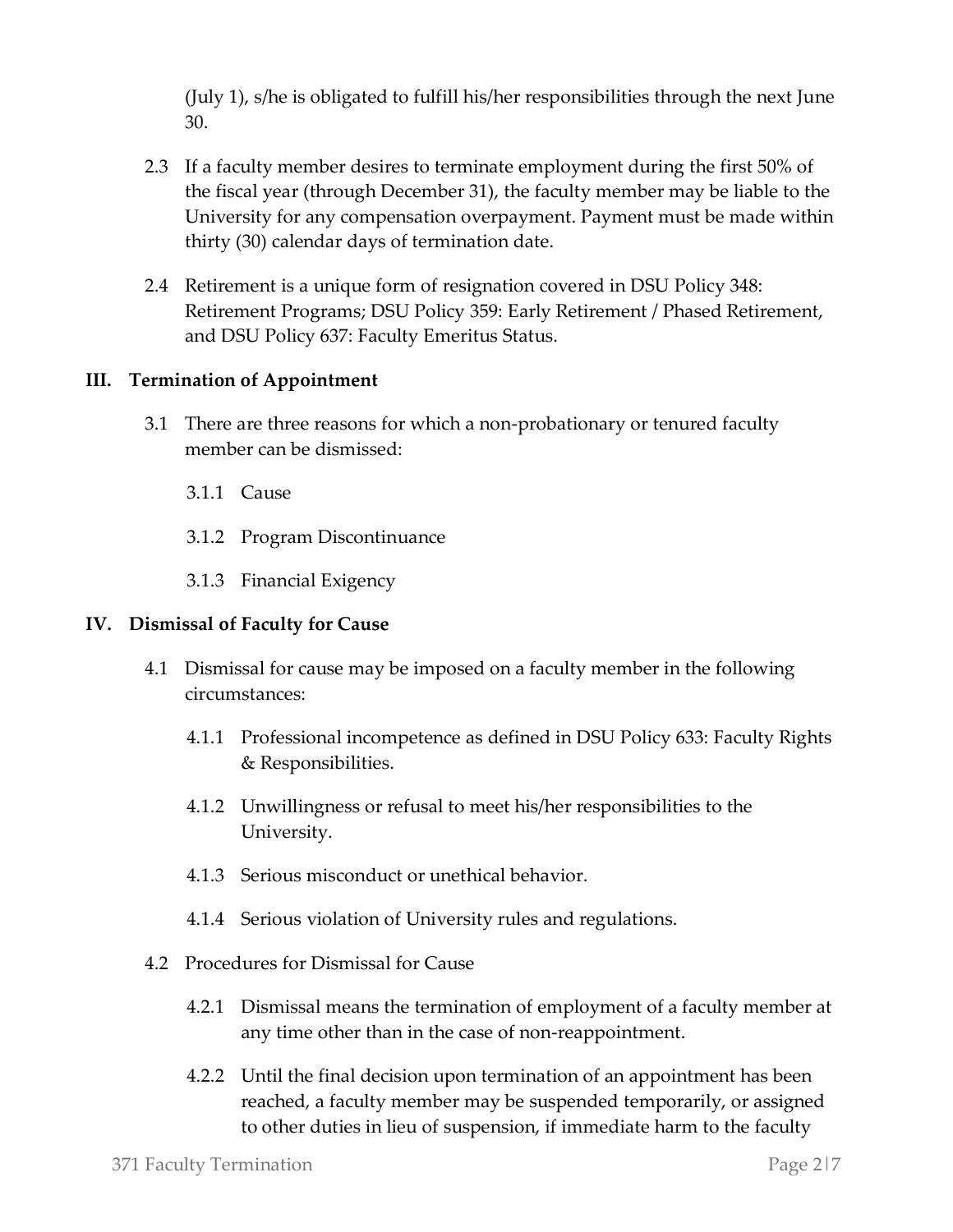member or others is threatened by his/her continuance. Compensation will continue during the period prior to final decision by the President.

- 4.2.3 Faculty members being dismissed for cause have the right to due process, including the right to contest the information before an impartial board of faculty peers.
- 4.2.4 Dismissal notices shall originate in the office of the Vice President Academic Affairs. Any such notice shall contain a statement of the cause(s) of the proposed dismissal with supporting detail, including the name(s) of the person or persons making the charge(s) and the nature of the factual information, as well as an outline of the procedures available to the faculty member if s/he wishes to contest the information before a faculty Review Board.
- 4.2.5 If the faculty member chooses to appear before a Review Board to refute the causes stated in a notice of dismissal, written request for a Review Board must be received by the Human Resources Office not later than thirty (30) calendar days after the dismissal notice was sent.
- 4.3 Faculty Review Board
	- 4.3.1 The Faculty Senate shall select three (3) tenured, full rank faculty members to serve as a pool of Faculty Review Board Chairpersons who will receive training in preparation for chairing the Faculty Review Board panels and serve staggered terms of six (6) years. One of the three (3) Review board chairpersons will be randomly selected as a chair of each Review Board.
	- 4.3.2 No individual with more than 50% administrative duties may serve as a Review Board Chair or member.
	- 4.3.3 The Faculty Review Board shall consist of five (5) tenured faculty members. The Vice President of Academic Affairs and the Faculty Senate will each select five (5) qualified faculty members to serve as a Faculty Review Board pool (total 10 faculty members). In addition, the two (2) Review Board Chairpersons not selected to chair a particular Review Board panel will be available to be selected as members of that Review panel. From the pool, a four (4) member Review Board panel will be selected in a neutral manner which also ensures impartiality of judgment as well as diversity in the academic expertise and experience of panel members.
	- 4.3.4 All five (5) members of the Review Board, including the chair, shall have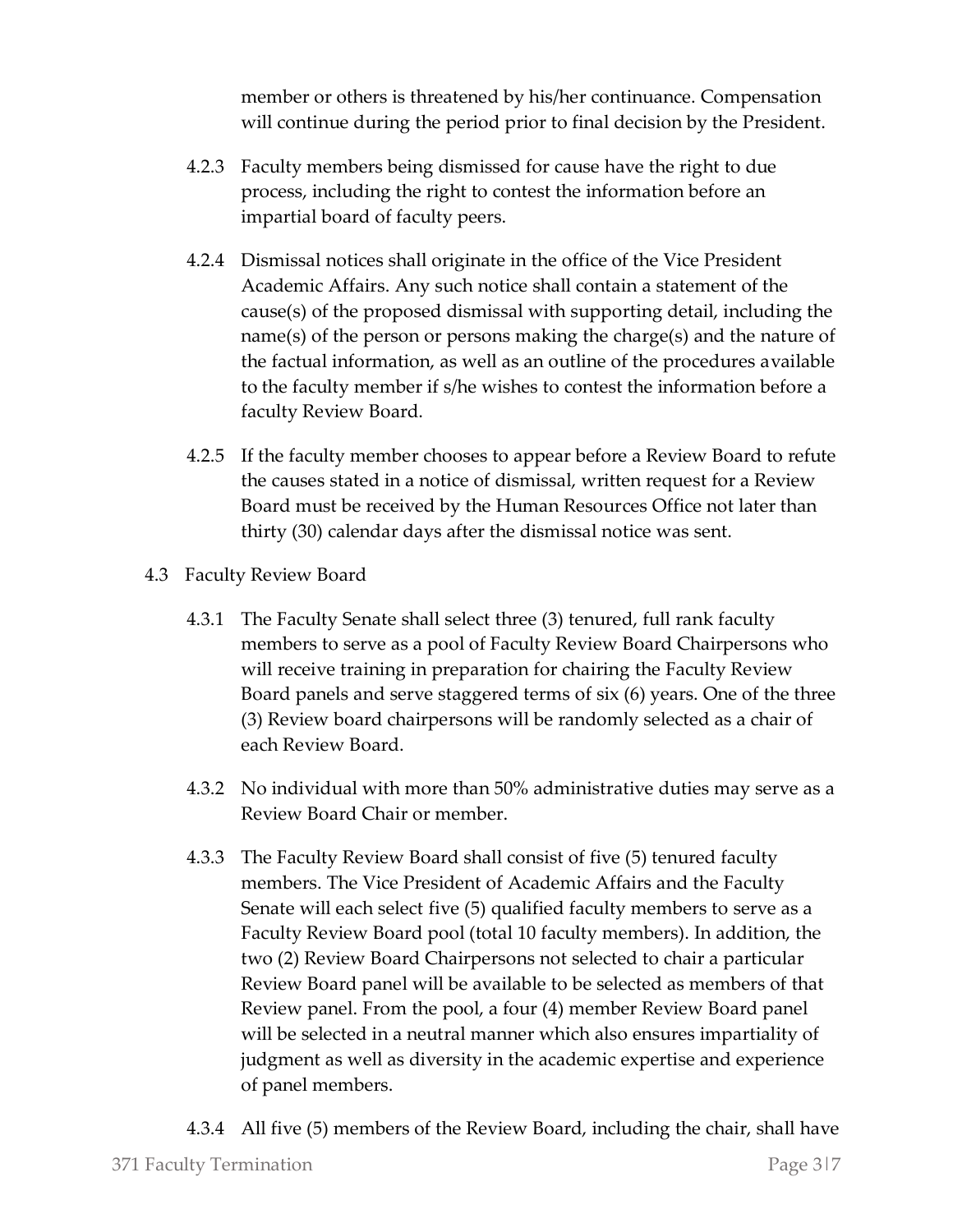equal voting rights.

- 4.3.5 Any member of the Review Board pool may remove him/herself from a particular panel if he/she deems him/herself disqualified for bias or conflict of interest. The dismissed faculty member has a maximum of two challenges, with which he/she can request that a member of the panel be replaced by another individual from the Faculty Review Board pool. No reason or cause is needed for such a challenge.
- 4.4 Faculty Review Board Guidelines
	- 4.4.1 The Faculty Review Board chair shall schedule a meeting not more than twenty (20) business days after the receipt of the request and send written notice to the dismissed faculty member. The notice shall include the names of the four faculty members selected as panel members.
	- 4.4.2 DSU legal counsel shall serve as a resource to the Review Board and may be present at the meeting to provide guidance on substantive law and procedural matters.
	- 4.4.3 The dismissed faculty member shall have a right to be accompanied by two persons as advisors, including legal counsel, who will be permitted to attend, but not directly participate, in the proceedings.
	- 4.4.4 Review Board meetings will be held in accordance with generally accepted standards of procedural due process. Information of the sort upon which responsible persons are accustomed to rely on in the conduct of serious affairs may be considered, and is not restricted to information which would be admissible under the strict rules of evidence of a court of law.
	- 4.4.5 The Review Board may consider any information which the panel believes is of value or import in determining the issues involved. Every possible effort will be made to obtain the most reliable information available. The Review Board panel shall make its findings and recommendations based only on the information presented by the parties at the reviews.
	- 4.4.6 Review Board meetings shall be closed to the public.
	- 4.4.7 Review Board meetings shall be recorded.
	- 4.4.8 If the dismissed faculty member fails to attend the scheduled meeting without good cause, the meeting will be cancelled, and the notice of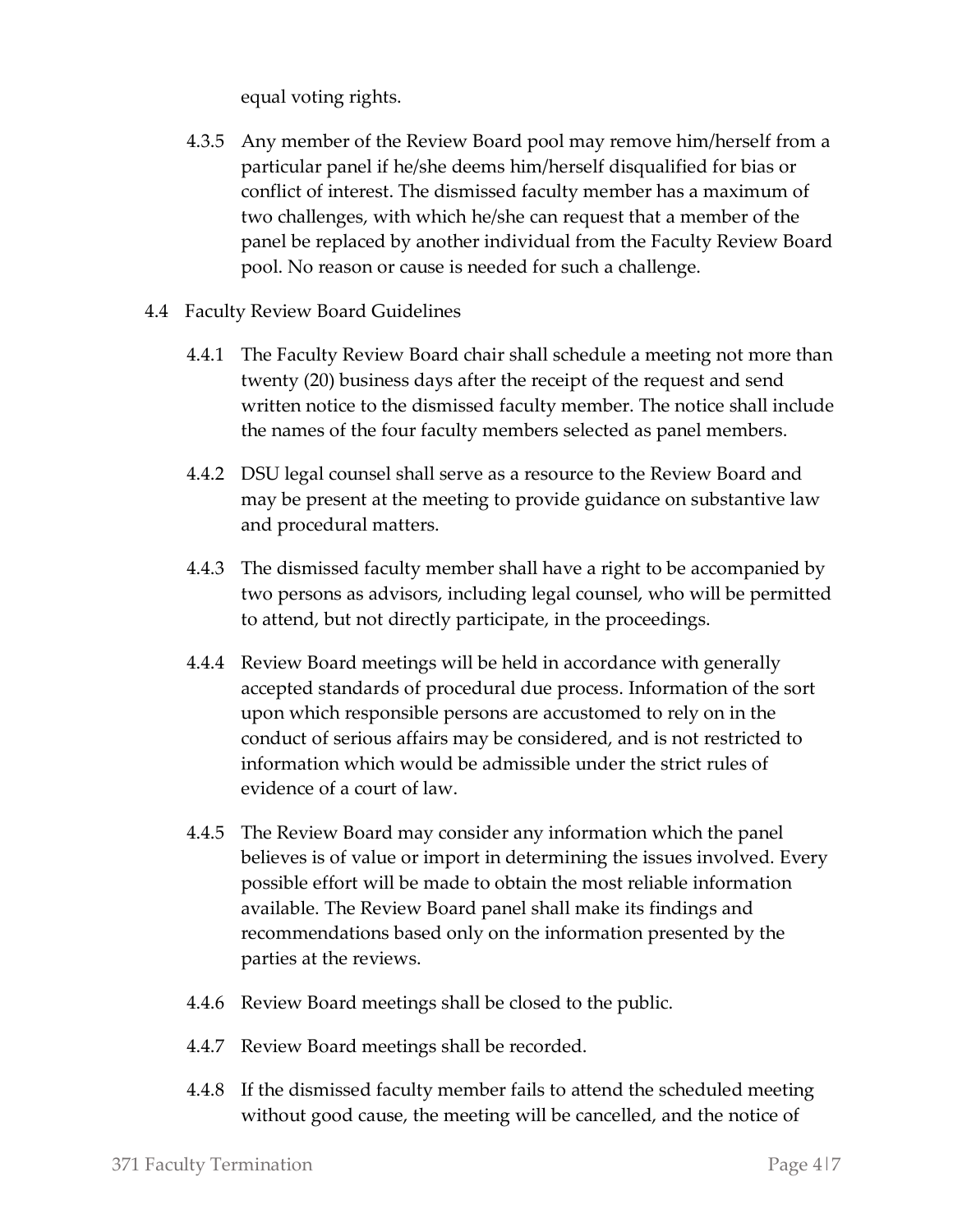termination will be upheld.

- 4.4.9 The dismissed faculty member will be afforded an opportunity to present verbal statements from individuals whom they believe to have information relevant to the stated cause(s) of dismissal. The dismissed faculty member may also present documentary or other information, and the administration will, insofar as it is possible for it to do so, make available necessary documents and other within its control.
- 4.4.10 The dismissed faculty member and the administration will have the right to interview and question anyone presenting a verbal statement at a Review Board meeting.
- 4.4.11 Review Board members shall not conduct any separate investigations, rely on prior knowledge of the facts, or develop their own information regarding the review.
- 4.4.12 The burden of proof rests with the institution, and shall be by a preponderance of information and satisfied only by information in the record considered as a whole.
- 4.4.13 Review Board deliberations and voting shall take place in closed session. The Review panel shall decide by majority vote. The Review Board chair shall report in writing the Review Board's findings, decision, and recommendations to the President within twenty (20) business days after the conclusion of the meeting.
- 4.4.14 Involved parties shall be notified of the Review Board's decision within twenty (20) business days after the conclusion of the meeting.
- 4.5 President's Review and Action
	- 4.5.1 The President shall consider the record and the findings, conclusions, and recommendations of the Review Board. Based upon such review and without conducting a further hearing, the President shall, within ten (10) business days, do one of the following:
		- 4.5.1.1 Accept the recommendation of the Faculty Review Board.
		- 4.5.1.2 Request the Faculty Review Board reconvene, hold further proceedings, and issue a second recommendation.
		- 4.5.1.3 Reject the recommendation of the Faculty Review Board because the Board's findings were contrary to the information presented and either uphold the termination or order reinstatement. If the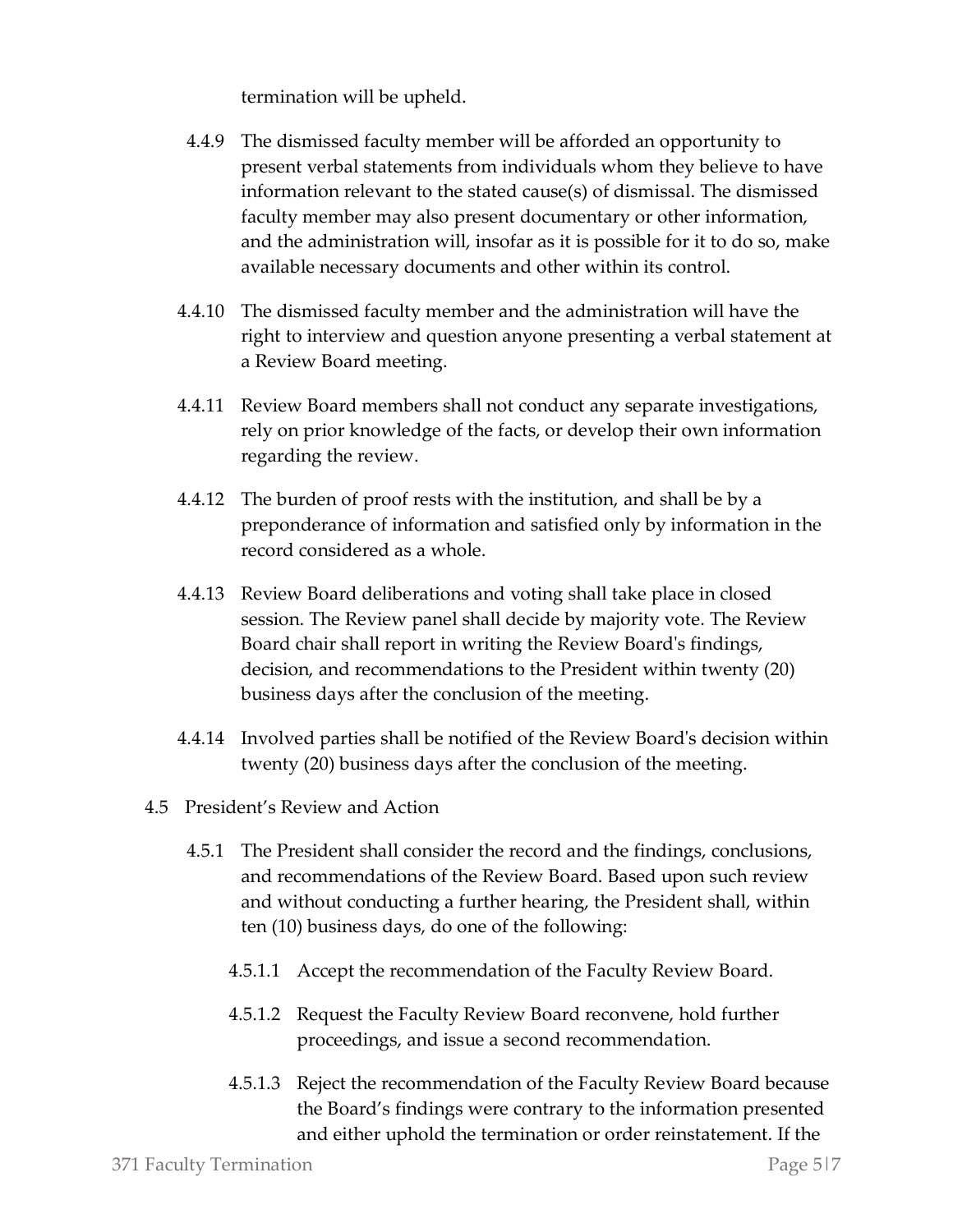President rejects the recommendation, he/she will do so in writing, to the Faculty Review Board and to the faculty member. The decision of the President shall be final.

- 4.6 Confidentiality
	- 4.6.1 To the extent possible, administrators and Review Board members will maintain confidentiality with regard to any Review Board process or decision.

### **V. Termination of Faculty Due to Program Discontinuance**

- 5.1 According to Utah Board of Regents Policy R481, "Bona fide program discontinuance" means the termination of a program … for reasons based upon educational and academic considerations … [and] must be based on evidence and reflect judgments that in the long term basic educational mission of the institution will be strengthened by discontinuance of the program.
- 5.2 In the same policy, a "program" is defined as a unit within the University with an identifiable teaching, research, or other academic mission with an identifiable group of faculty and meets other specific criteria listed in the Utah Board of Regents Policy R481.
- 5.3 Bona fide program discontinuance requires the approval of the Board of Regents and shall include "teach out" provisions.
- 5.4 Before dismissing a tenured or non-probationary faculty member because of bona fide discontinuance or a program, the administration, with faculty participation, shall make a reasonable effort to place the affected faculty member in a suitable, vacant, existing position for which the faculty member is qualified within the institution.
- 5.5 A tenured or non-probationary faculty member to be terminated for bona fide program discontinuance has no right to displace another faculty member or staff employee from a position in order to maintain employment.
- 5.6 Terminations of probationary (non-tenured) faculty due to program discontinuance shall be handled following the standards outlined for nonreappointment of probationary faculty in DSU Policy 641: Retention, Promotion and Tenure Policy.
- 5.7 The University shall give a tenured or non-probationary faculty member being terminated due to bona fide program discontinuance not less than six (6) months' notice of non-continuance.